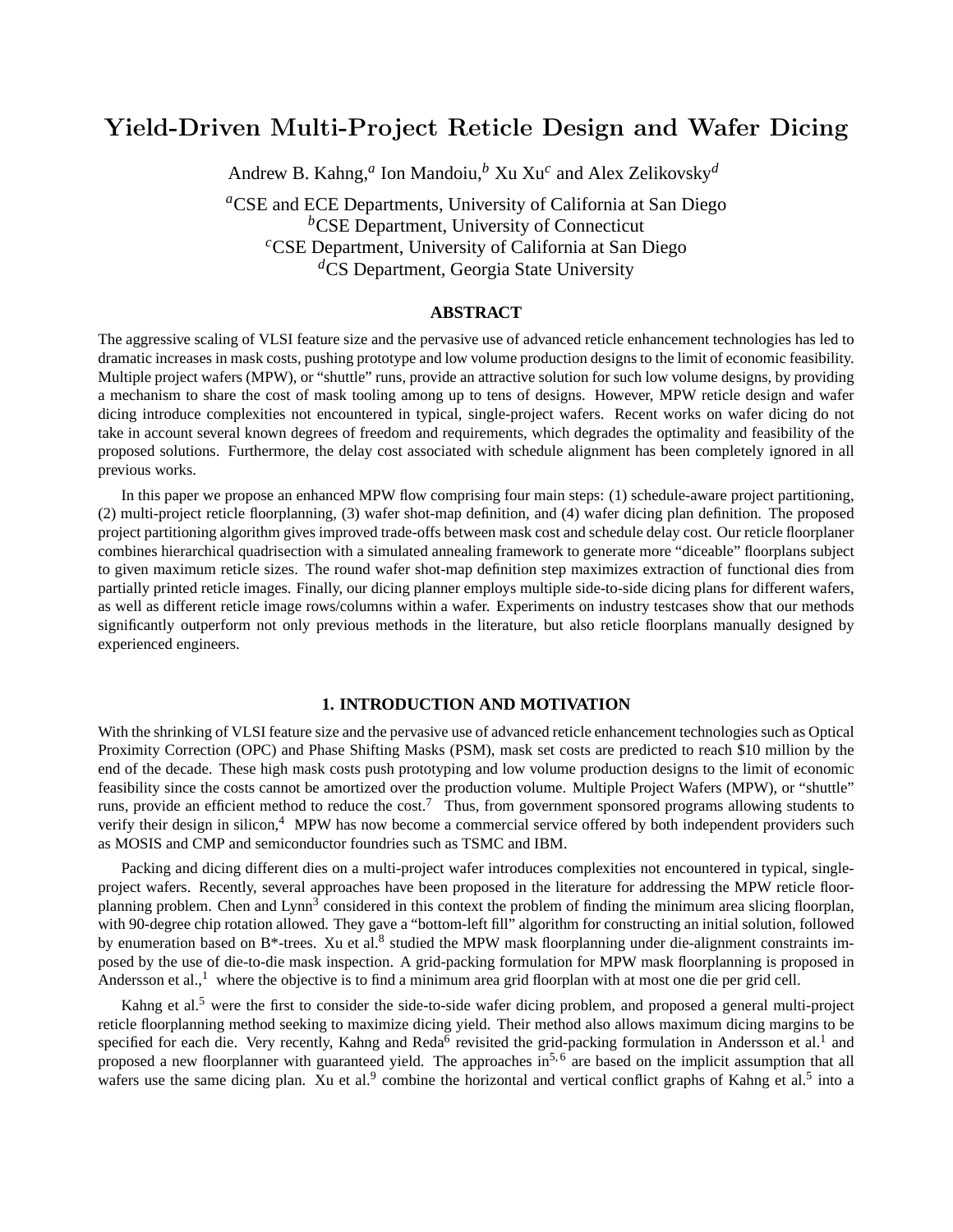single conflict graph, and cut out from each wafer all dies receiving a certain color in a minimum coloring of the conflict graph. The implicit assumption for this approach is that exactly one horizontal (vertical) dicing plan is used for all reticle reticle image rows (columns) within a wafer. Finally, Xu et al.<sup>10</sup> give methods for MPW reticle floorplanning and dummy fill insertion to minimize topography variation after chemical-mechanical polishing. Balasinski<sup>2</sup> gives an overview of related multi-layer mask technologies, which rely on sharing the reticle space between multiple layers of the *same* design, typically via blading. These previous approaches fail to take into account (i) different production volume requirements for different dies,<sup>6, 9</sup> (ii) the possibility of different dicing plans for different wafers,<sup>5, 6</sup> or for different reticle reticle image rows/columns within the same wafer,<sup>9</sup> (iii) round wafer shape (by assuming a rectangular array of reticle images in the model),<sup>5, 6</sup> or (iv) delay cost associated with schedule alignment.

In this paper we propose an enhanced MPW flow aimed at minimizing the manufacturing cost to fulfill given die production volumes. Our flow includes four main steps: (1) schedule-aware project partitioning (2) multi-project reticle floorplanning, (3) wafer shot-map definition, and (4) wafer dicing plan definition. Our contributions are as follows. For the first step, we propose a branch and bound procedure to achieve the best tradeoff between mask cost and delay cost. For the second step, we propose an algorithm combining hierarchical quadrisection with simulated annealing to generate "diceable" floorplans observing given maximum reticle sizes. Our algorithm leads to an average reduction of 10-20% in the required number of wafers compared to reticle floorplans manually designed by experienced industry engineers. For the third step, which has not been previously considered in the context of MPW, we propose a simple algorithm that allows full utilization of the real estate on round wafers by extracting the maximum number of functional dies from both fully and partially printed reticle images. This optimization is shown to yield an average reduction of around 12% in the required number of wafers for a fixed reticle floorplan. For the fourth step, following<sup>9</sup> we assume that all rows and columns of reticle images within a wafer are diced using the same set of cuts and give an integer program for finding an *optimal* dicing plan in practical runtime. We also give a two-level optimization algorithm that simultaneously allows multiple side-to-side dicing plans for different wafers and for different reticle image rows/columns within a wafer. Finally, we show the advantages of partitioning each wafer into a small number of parts before individual die extraction. For a fixed reticle floorplan, the two-level optimization algorithm on average reduces the required number of wafers by 42%, 47%, or 63% without wafer partitioning and with wafer partitioning into 2 or 4 parts, respectively.

The rest of our paper is organized as follows. In the next section we consider the schedule-aware project partitioning problem. In Section 3, we give the new hierarchical quadrisection method for reticle floorplanning. Section 4 is devoted to the wafer shot-map definition problem and our proposed solution, while Section 5 describes the Multiple Dicing Plan (MDP) advantages and a new two-level optimization algorithm. Finally, in Section 6 we give experimental results that evaluate our proposed methods on industrial testcases. The comparisons are performed separately for the case when only side-to-side wafer dicing is allowed and when the wafer can be divided into halves or quarters before dicing.

#### **2. SCHEDULE-AWARE PROJECT PARTITIONING**

One major practical limitation of the multi-project wafer is the delay cost associated with schedule alignment. Projects with early tape-out schedules have to be delayed and the final MPW tape-out schedule depends on the project with the latest tape-out schedule.<sup>2</sup> The delay cost is too large to be ignored in practice, especially for low-volume production. In a simple delay cost model, for any single project the delay cost is equal to  $c_0 \times T_d$ , where  $c_0$  is a constant and  $T_d$  is equal to the difference between its tape-out schedule date and the latest tape-out schedule date of the projects on the same reticle.

The *project partitioning problem* is formulated as follows:

**Project Partitioning Problem (PPP).** Given a maximum reticle size, a set of dies and their sizes, mask cost and tape-out schedule for each project, find a partition of projects into reticles such that the sum of the delay cost and the mask cost is minimized.

In this "front-end" reticle design stage, we assume that the wafer cost is ignorable compared with mask cost and delay cost. This assumption is reasonable for prototyping and low-volume production since the number of wafers to be used is small. We employ a greedy merge algorithm to solve this problem as shown in Figure 1. Line 1 gives the initial solution in which every die occupies an entire reticle. Then the reticles are sorted by tape-out schedules. Iterative merging reticles reduces the manufacturing cost (Lines 3-7). In each loop, we merge two neighboring reticles with the maximum positive cost reduction. A min-area reticle floorplanner is used to check feasibility of merging two reticles into a single reticle in Line 5.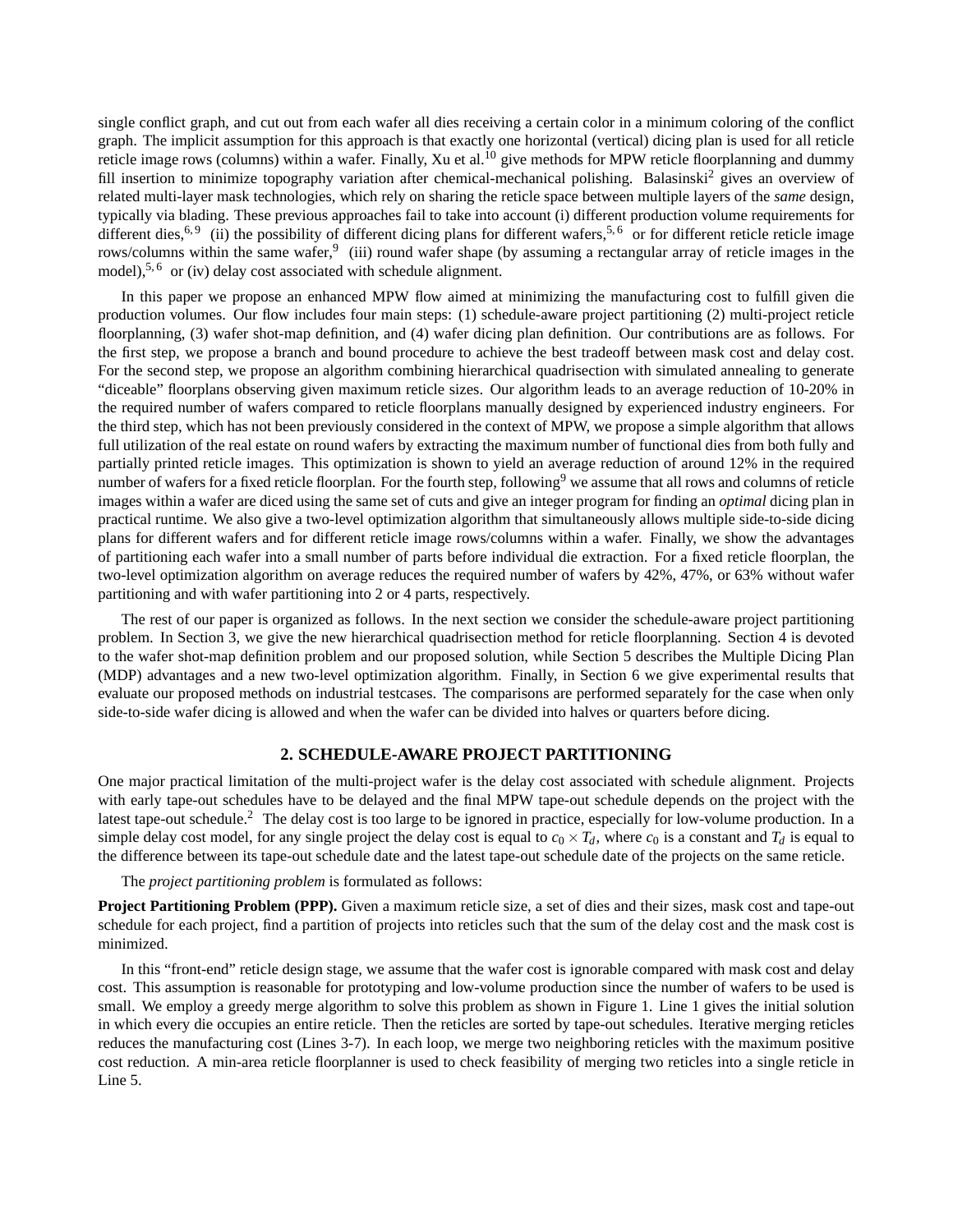| <b>Input:</b> Mask cost and tape-out schedules of $n$ dies, maximum reticle size |  |  |  |  |  |  |  |
|----------------------------------------------------------------------------------|--|--|--|--|--|--|--|
| <b>Output:</b> Partition of the dies into $m$ reticles                           |  |  |  |  |  |  |  |
| 1. Start with each die in a separate reticle                                     |  |  |  |  |  |  |  |
| 2. Sort all reticles according to tape-out schedules                             |  |  |  |  |  |  |  |
| 3. while (maximum cost reduction $> 0$ )                                         |  |  |  |  |  |  |  |
| For (every pair of neighboring reticles)<br>4.                                   |  |  |  |  |  |  |  |
| If (two reticles can be merged into a single reticle)<br>5.                      |  |  |  |  |  |  |  |
| calculate the cost reduction<br>6.                                               |  |  |  |  |  |  |  |
| Merge the two reticles with the maximum cost reduction<br>7.                     |  |  |  |  |  |  |  |

Figure 1. Greedy merge algorithm for project partitioning.

## **3. RETICLE FLOORPLANNING**

In this section, we focus on the following MPW reticle floorplanning problem: Given a maximum reticle size, and the size and required volume for each die, find a reticle floorplan (allowing die rotations) and a wafer dicing plan minimizing the number of used wafers.

Compared with other floorplanning problems, the main difficulty of the MPW reticle floorplanning problem lies in the wafer cost calculation. To simplify and speed up the estimation of wafer cost and dicing plan yield, we use hierarchical quadrisection-based floorplanning (see Figure 2). The reticle is divided hierarchically into 4*<sup>l</sup>* regions. At the *l th* level, each region  $R = R_{a_1a_2...a_l}(a_i \in \{1,2,3,4\})$  contains at most one die. We denote the width of the region *R* as  $W(R)$  and the height as  $H(R)$ . The hierarchical quadrisection allows computing height and width in a bottom-up manner using the following formulas.

• 
$$
W(R_{a_1...a_{l-1}}) = Max(W(R_{a_1...a_{l-1}1}), W(R_{a_1...a_{l-1}3})) + Max(W(R_{a_1...a_{l-1}2}), W(R_{a_1...a_{l-1}4}))
$$

• 
$$
H(R_{a_1...a_{l-1}}) = Max(H(R_{a_1...a_{l-1}1}), H(R_{a_1...a_{l-1}2})) + Max(H(R_{a_1...a_{l-1}3}), H(R_{a_1...a_{l-1}4}))
$$

The *wafer requirement* for each region *R* can be computed in the same recursive bottom-up manner. If we assume that single row and column dicing plan is used for all wafers, either all copies of die *D* on one wafer are obtained or no copies of die *D* are obtained. The *wafer requirement* of die *D* to satisfy the volume requirement is  $\frac{N(D)}{O(D)}$  $\frac{N(D)}{Q(D)}$ , where  $N(D)$  is the volume requirement of the die *D* and  $Q(D)$  is the number of die *D* per wafer. For a set *S* of dies in which any two dies can be simultaneously obtained, the *wafer requirement* is  $MAX_{D \in S_1}(\lceil \frac{N(D)}{O(D)} \rceil)$  $\frac{N(D)}{Q(D)}$ .

- For the region in the  $l^{th}$  level, the set  $S_1(R_{a_1...a_l})$  includes the die in the region. The *wafer requirement* for  $S_1$  is calculated. (The wafer requirement is zero for the empty set.)
- For the region in the  $(l i)^{th}$  level  $R_{a_1...a_{l-i}}$ , sort the  $2^{i-1}$  sets in each of the four sub-regions according to wafer requirement. Then we can group the dies into  $2^i$  sets: the first  $2^{i-1}$  sets are  $S_k = S_k(R_{a_1...a_{l-i}}) \bigcup S_k(R_{a_1...a_{l-i}})$  $(k = 1, \ldots 2^{i-1})$ . It is obvious that any two dies in the same set are not in dicing conflict since all the dies in the region 1 are not in dicing conflict with the dies in the region 4. Similarly, the second  $2^{i-1}$  sets are  $S_{2^{i-1}+k}$  $S_k(R_{a_1...a_{l-i}2}) \bigcup S_k(R_{a_1...a_{l-i}3})$  (*k* = 1,...2<sup>*i*−1</sup>).
- At the top level, we have  $2^l$  sets and the final wafer requirement is the sum of the wafer requirement of all the  $2^l$  sets.

Therefore, the reticle area and wafer requirement for the floorplan can be easily calculated.

We give a generic simulated annealing placement algorithm in Figure 3. Line 1 is the step to merge two dies with the same width *w* and volume requirement as one die whose width is *w* and whose height is the sum of the heights of the two dies. The algorithm starts with the floorplan with each die randomly placed in the 4<sup>*l*</sup> regions as its initial placement. The objective value is calculated and recorded. In our implementation the objective function is the wafer requirement by assuming  $Q(D) = \frac{water \cdot area}{reticle \cdot area}$  for all  $D \in \mathcal{D}$ . At each step we find a neighbor solution based on the following moves: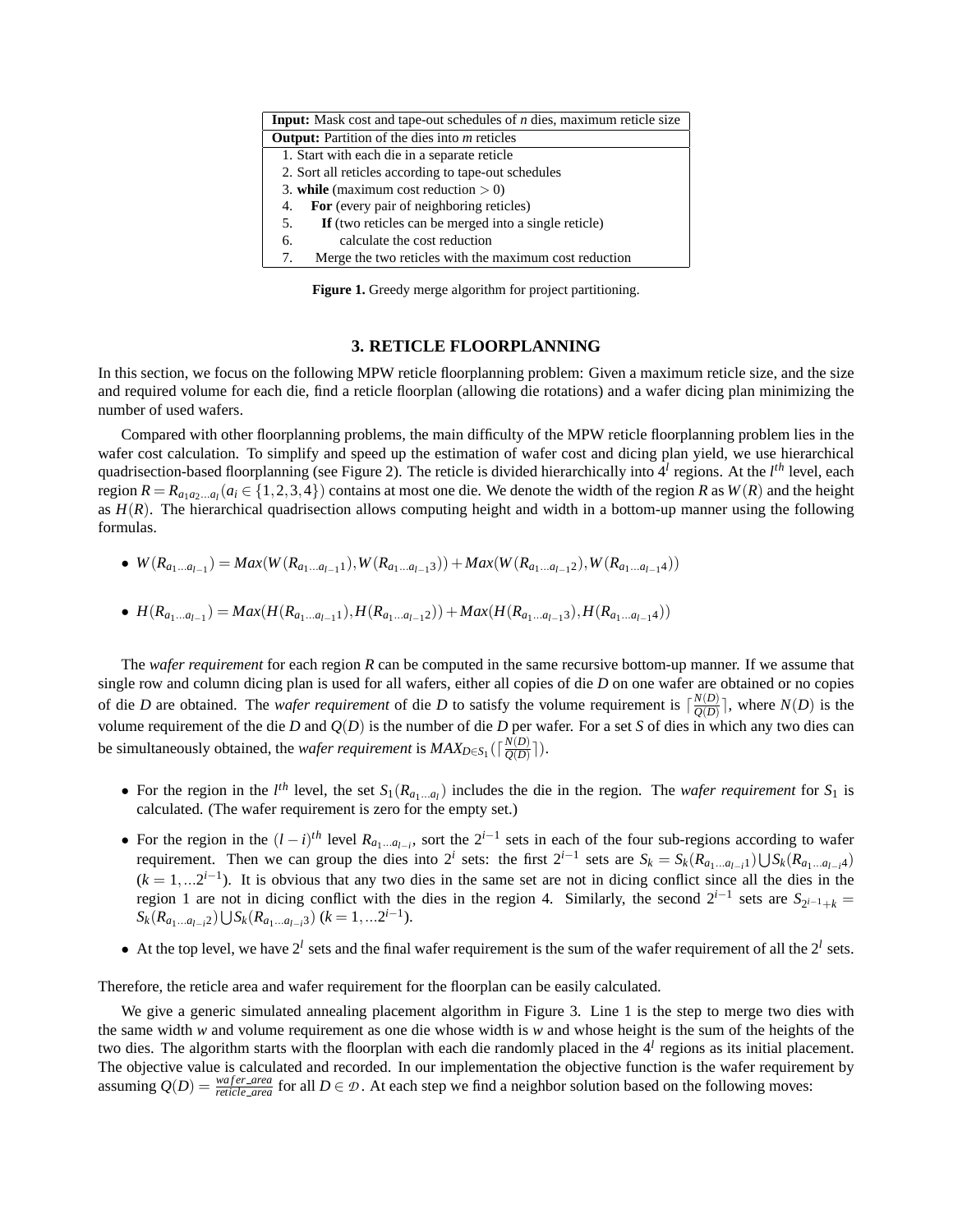

**Figure 2.** Two-level Hierarchical Quadrisection Floorplan.

| <b>Input:</b> Dimensions of <i>n</i> dies, $\beta$ : $0 \le \beta < 1$ |  |  |  |  |  |
|------------------------------------------------------------------------|--|--|--|--|--|
| <b>Output:</b> Reticle floorplan and wafer dicing plan                 |  |  |  |  |  |
| 1. Choose a random hierarchical quadrisection floorplan                |  |  |  |  |  |
| 2. while (not converge and # of move $\langle Move\_Limit \rangle$ )   |  |  |  |  |  |
| make a random move<br>3.                                               |  |  |  |  |  |
| calculate $\delta$ =New Objective Value - Old Objective Value<br>4.    |  |  |  |  |  |
| If $(\delta < 0)$ then accept the move<br>5.                           |  |  |  |  |  |
| <b>Else</b> accept move with probability $e^{-\frac{\delta}{T}}$<br>6. |  |  |  |  |  |
| 7. $T = \beta T$                                                       |  |  |  |  |  |

**Figure 3.** Hierarchical Quadrisection Floorplan.

- Region exchange move, which exchanges the dies in two regions if at least one of the regions contains a die;
- Orientation move, which rotates one die by 90 degrees.

Each generated solution is evaluated and kept with a probability dependent on the current temperature (see Figure 3). Note that the hierarchical quadrisection structure will be maintained during the process.

#### **4. WAFER SHOT-MAP DEFINITION**

The wafer shot-map definition step, which determines the position of reticle images printed on wafer, has been ignored in previous works on MPW. In both<sup>6</sup> and,<sup>5</sup> the wafer is modeled as a rectangular array of projects, which is obviously not true for actual round wafers. This simplification may lead to wrong dicing yield estimation since (i) the reticle image rows ( columns) do not have equal contributions to the wafer dicing yield – e.g., the rows/columns near the center contain more reticle images, and (ii) fully printed dies within partial reticle image are ignored. For a round wafer with the radius *r* and center  $(x_0, y_0)$ , a die image *D* is *on wafer* if and only if  $(x - x_0)^2 + (y - y_0)^2 \le r^2$  for all  $(x, y) \in D$ . Given a rectangular reticle image, a *reticle image plane* is a regular tiling of the plane with identical copies of the reticle. The *wafer reticle image problem* is formulated as follows:

**Wafer Shot-Map Definition Problem (WSMDP).** Given a reticle image plane and the wafer radius *r*, find the position of the wafer center minimizing the number of wafers required to meet the given production volumes.

Due to the periodicity of the reticle image lattice, we can prove that the optimal solution of WSMDP can be achieved when the location of the wafer center is restricted to be within one reticle reticle image L. The algorithm for MDP is summarized in Figure 4. Two tricks are employed in the algorithm to speed up the process. (1) We store all feasible sets whose wafer costs are calculated for comparison. In Line 6, if *F*(*g*) is included in any stored set, *g* will be skipped to avoid redundant wafer cost calculation. (2) A threshold value α is used to determine whether the process should be continued. We can take the radial yield model (e.g., Teet's radial yield model) and defect models (e.g., Poisson, Murphy, Seeds, etc.) into account during the wafer cost evaluation.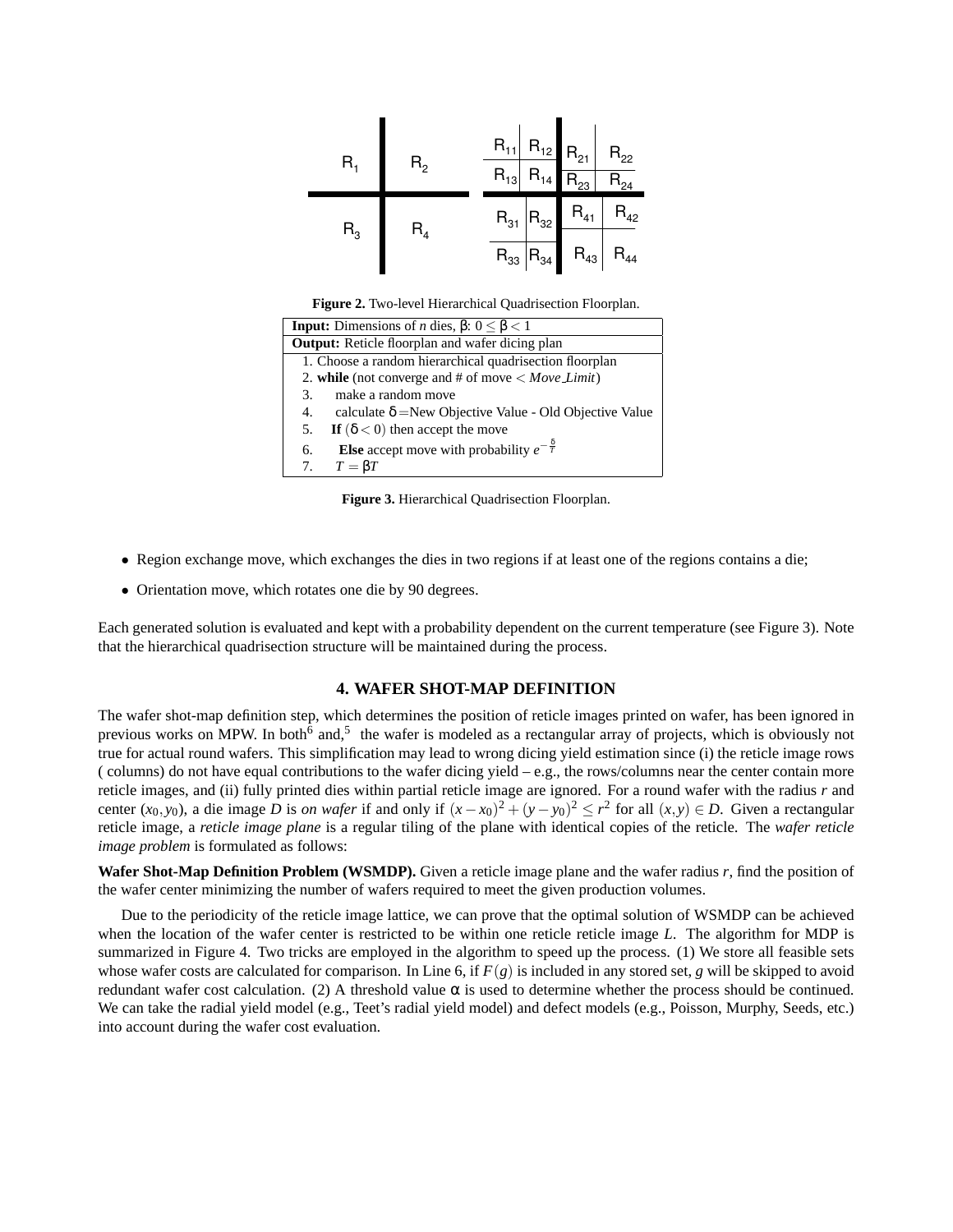|    | <b>Input:</b> wafer radius $r$ , reticle dimensions                     |  |  |  |  |  |  |  |
|----|-------------------------------------------------------------------------|--|--|--|--|--|--|--|
|    | <b>Output:</b> placement of wafer center maximizing the given objective |  |  |  |  |  |  |  |
| 1. | Divide one projection L into $l \times l$ uniformly-spaced grid         |  |  |  |  |  |  |  |
| 2. | Find $N_w$ and dicing yield y when the wafer center is at               |  |  |  |  |  |  |  |
|    | the first point $g_0$ , store the feasible set $F(g_0)$                 |  |  |  |  |  |  |  |
| 3. | $Min N_w \leftarrow N_w$ ; $Max$ -yield $\leftarrow$ y                  |  |  |  |  |  |  |  |
| 4. | while $(Max$ -yield $> \alpha$ )                                        |  |  |  |  |  |  |  |
| 5. | Move to the next grid point $g$                                         |  |  |  |  |  |  |  |
| 6. | If $F(g)$ not included in any stored feasible set                       |  |  |  |  |  |  |  |
| 7. | Find $N_w$ and the dicing yield y, store $F(g)$                         |  |  |  |  |  |  |  |
| 8. | If $(N_w < Min N_w)$                                                    |  |  |  |  |  |  |  |
| 9. | $Min N_w \leftarrow N_w$ ; $Max\_yield \leftarrow y$                    |  |  |  |  |  |  |  |

**Figure 4.** Wafer Shot-Map Definition Algorithm

# **5. MULTIPLE WAFER-DICING-PLAN DICING**

In two works by Kahng et al.,<sup>5,6</sup> the authors assume that a single dicing plan (SDP) is used for all wafers. The wafer yield then is determined by the die with the minimum ratio of the number of copies sliced out to the volume requirement. When multiple dicing plans (MDP) are allowed, different wafers may contribute different number of copies of a die towards satisfying the total volume requirement. Thus, MDP can balance better the number of useful die copies extracted from different wafers, particularly for non-uniform production volume requirements. In this section we first describe how to extend the IASA SDP algorithm of Kahng et al.<sup>5</sup> to find MDPs. We then give a simple integer linear programming (ILP) approach to find optimal MDPs that are restricted as in Xu et al.<sup>9</sup> to use a single set of cuts for all reticle image rows/columns within a wafer. Finally, we conclude with a two-level optimization algorithm combining the first two approaches.

## **5.1. Side-to-Side Wafer Dicing**

A wafer consists of a number of reticle reticle images arranged in a number of reticle image *reticle image rows* and *reticle image columns*. Each reticle image is a copy of the same reticle image. In the prevalent "side-to-side" wafer dicing technology, the diamond blades can not stop at arbitrary points during cutting; consequently, all reticle images in the same reticle image row (or column) will share the same horizontal (or vertical) cutlines. Following Kahng et al.,<sup>5</sup> two dies *D* and *D* ′ on a reticle are said to be in *vertical (resp. horizontal) dicing conflict* if no set of vertical (resp. horizontal) cuts can legally dice both *D* and *D* ′ . Let *D* denote the set of dies on a given reticle. The *vertical reticle conflict graph*  $R_v = (\mathcal{D}, E_v)$  is the graph with vertices corresponding to the dies and edges connecting pairs of dies in vertical dicing conflict. The *horizontal reticle conflict graph*  $R_h = (\mathcal{D}, E_h)$  is defined similarly. As usual, a set of vertices in a graph is called independent if they are pairwise nonadjacent. A *maximum horizontal (or vertical) independent set* is a subset of *D* which can be sliced out by a set of horizontal (or vertical) cutlines; the set of cutlines used for a wafer are called as a *wafer dicing plan*. The following problem formulation extends the formulation of Kahng et al.<sup>5</sup> by allowing different dicing plans to be used for different wafers:

**Side-to-Side Multi-Wafer Dicing Problem (SSMWDP).** Given a reticle with dies  $\mathcal{D} = \{D_1, \ldots, D_n\}$ , required production volume for each die  $N(D_i)$ ,  $i = 1, \ldots, n$ , and the positions of the reticle reticle images of the wafer, find the minimum number of wafers  $N_w$  and the corresponding dicing plan for each wafer such that the required production volume for each die is satisfied.

The *dicing yield* of a multi-wafer dicing plan *P* is defined as the minimum, over all dies  $D \in \mathcal{D}$ , of the number of legally diced copies of *D* divided by *N*(*D*). Note that SSMWDP requires the minimum number of wafers (and the associated dicing plans) such that the dicing yield is at least 1. In our present work, we extend SSMWDP to allow preliminary partitioning of each wafer into a small number of parts (e.g., halves or quarters) so that the side-to-side dicing plans for the parts can be independent from each other.

#### **5.2. Extended IASA**

The IASA method proposed by Kahng et al.<sup>5</sup> can be easily extended to solve MDP by placing  $N_w$  wafers into one "superwafer" as shown in Figure 5. Then we can use IASA for SDP to produce a dicing plan for the  $N_w$  wafers. However, the runtime will increase rapidly when  $N_w$  is large since we need to check all rows and columns of the "super-wafer" in each iteration.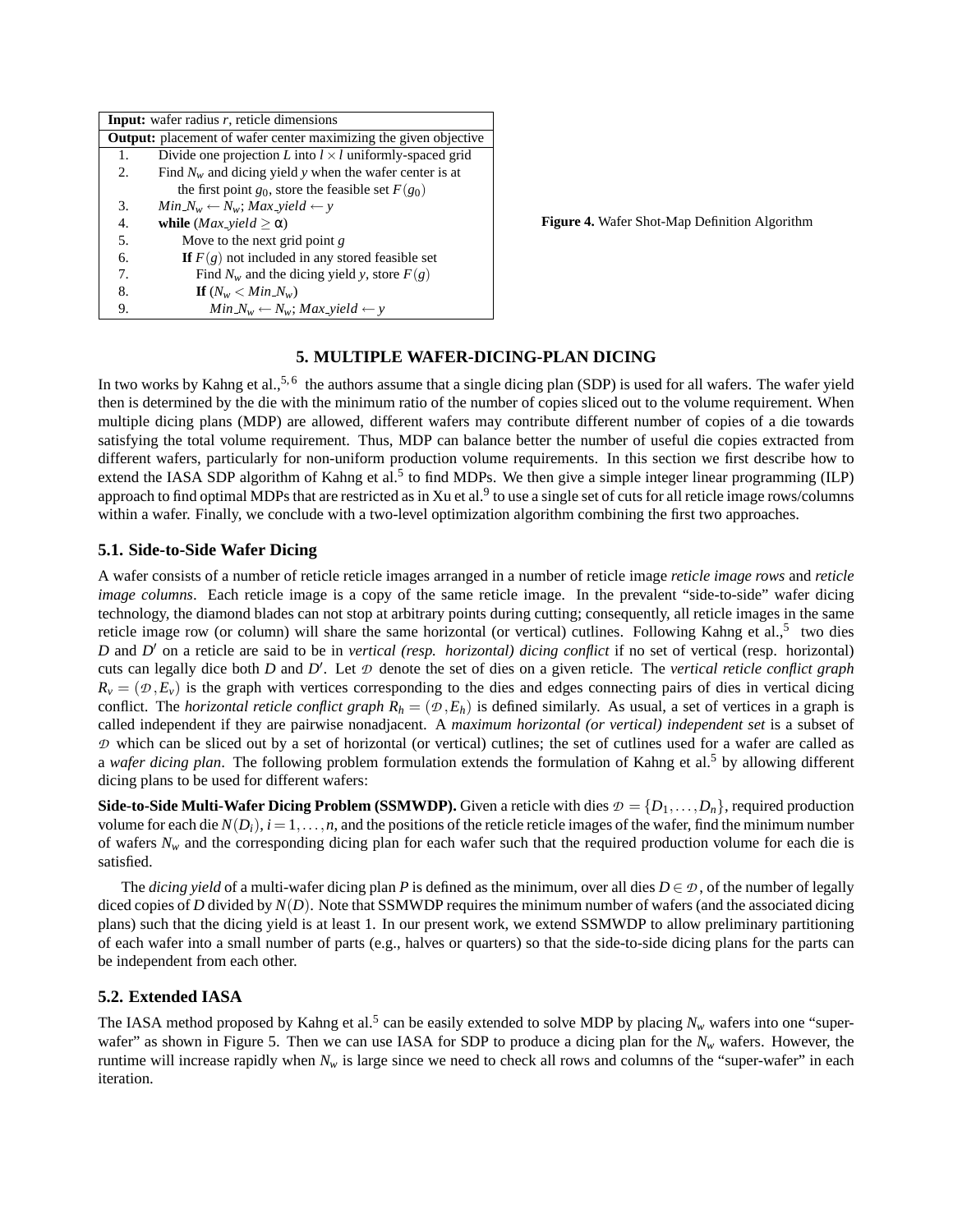

**Figure 5.** Placing two wafers on one "super-wafer".

#### **5.3. Integer Linear Program for Restricted MDPs**

Xu et al.<sup>9</sup> assume that each wafer uses exactly one horizontal dicing plan and one vertical dicing plan for all reticle image rows/columns within a wafer. This assumption allows them to use a coloring-based heuristic which gives good results for testcases with large volume requirement. In this section we give an integer linear programming formulation which allows finding optimal MDPs restricted in this way.

As in,<sup>9</sup> two dies *D* and *D'* on a reticle are said to be in *dicing conflict* if they are either in horizontal dicing conflict or vertical dicing conflict. The *conflict graph*  $R_c = (D, E_c)$  is the graph with vertices corresponding to the dies and edges connecting pairs of dies in dicing conflict. A *maximum conflict independent set* is a subset of *D* which can be sliced out by a set of horizontal and vertical cutlines. We use *MCIS* to denote the set of all maximal independent sets in the conflict graph. For each independent set  $C \in MCIS$ , let  $f_C$  denote the number of wafers which use the dicing plan defined by  $C$ , MDP can be formulated as the following integer linear program:

Minimize  $N_w$  (ILP1) subject to

 $\sum_{D \in C} Q(C, D) f_C \ge N(D), \quad \forall D \in \mathcal{D}$  $\sum_{C} f_C = N_w$  $f_C \in \mathbb{Z}_+,$   $\forall C \in MCIS$ 

where *Q*(*C*,*D*) is a constant which represents the number of copies of die *D* obtained from a wafer diced according to *C*. The ILP can be optimally solved in a short time since there are only  $|MCIS|$  variables and  $|D|+1$  constraints. As shown in Section 6, the runtimes of ILP are within 0.03 second in all the experiments on industry testcases with up to 30 dies.

#### **5.4. Two-Level Optimization Algorithm for MDP**

Although the ILP method can solve the MDP problem quickly, its performance will be degraded for the small volume requirement cases. Extended IASA for MDP can produce a good solution but suffers from large runtime with large *Nw*. In order to rapidly find a near optimal solution for MDP, we propose the Two-level Optimization (TLO) heuristic shown in Figure 6. We first solve ILP1 to obtain an upper bound on *Nw*. Then we gradually reduce the number until the dicing yield becomes smaller than 1. In Lines 04-08, we assume all rows (columns) of each wafer using the same horizontal (vertical) dicing plan. The dicing plan for each wafer are obtained by solving the following ILP:

Minimize *Y* (ILP2) subject to

$$
N(D) - \sum_{D \in C} Q(C, D) f_C \leq y_D, \qquad \forall D \in \mathcal{D}
$$
  
\n
$$
\sum_C f_C = N_w
$$
  
\n
$$
\sum_D y_D = Y
$$
  
\n
$$
f_C \in \mathbb{Z}_+, \qquad \forall C \in MCIS
$$
  
\n
$$
y_D \in \mathbb{Z}_+, \qquad \forall D \in \mathcal{D}
$$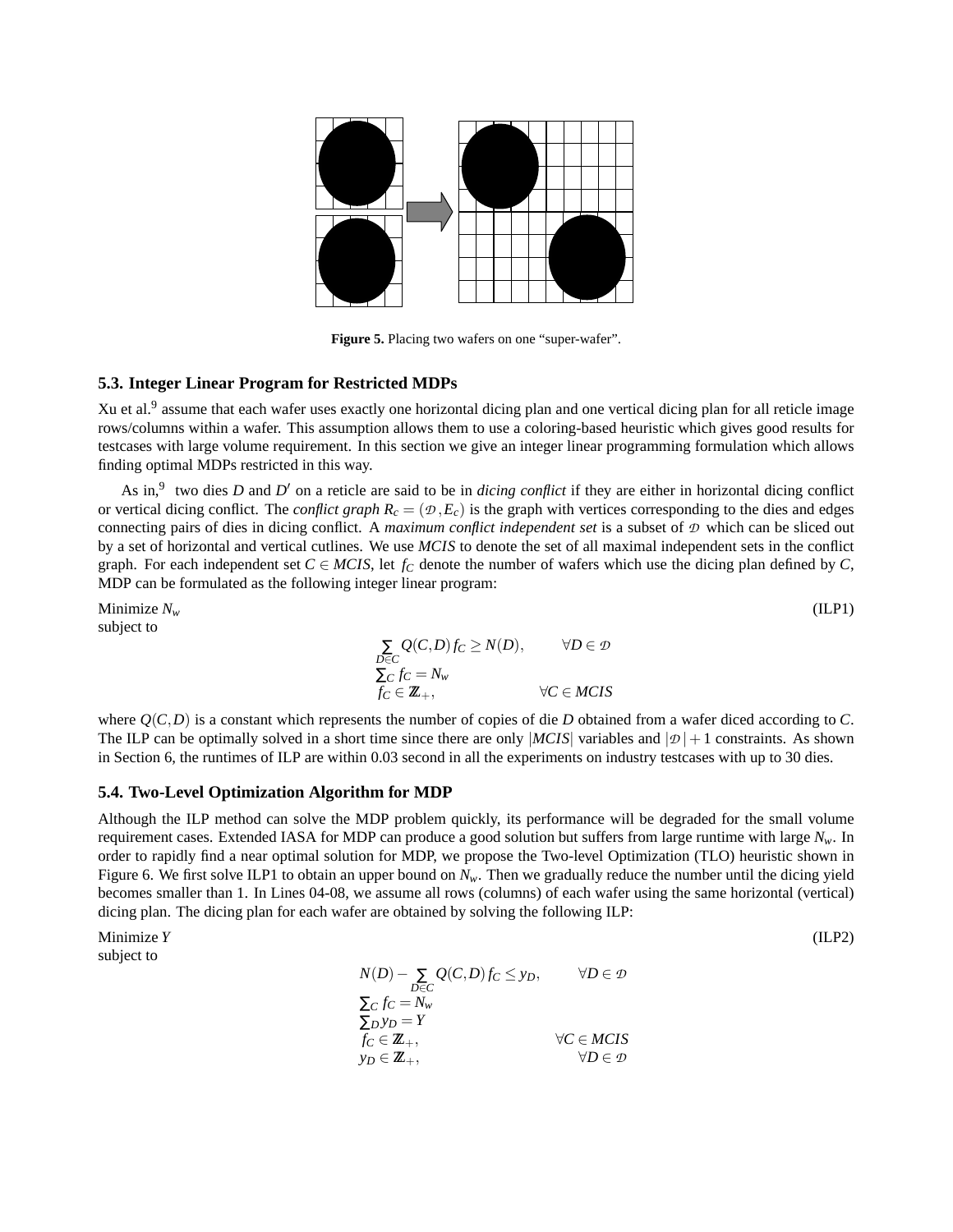| <b>Input:</b> MHIS, MVIS, MCIS                                                                                       |
|----------------------------------------------------------------------------------------------------------------------|
| <b>Output:</b> $N_w$ and dicing plan for $N_w$ wafers                                                                |
| 01. Solve ILP1 to obtain the $N_w$ upper bound                                                                       |
| 02. while (dicing yield $> 1$ )                                                                                      |
| 03.<br>$N_w$ -                                                                                                       |
| Solve ILP2 and choose one set $C \in MCIS$ for each wafer<br>04.                                                     |
| 05.<br>Set the weight of each die D as $y_D$                                                                         |
| 06.<br>For (each wafer)                                                                                              |
| 07.<br>Choose maximal horizontal (vertical) independent set which include $C$ and maximizes the total weight of dies |
| 08.<br>Use the corresponding dicing plans for each row (column)                                                      |
| 09.<br><b>While</b> (improve==true)                                                                                  |
| 10.<br><b>While</b> (improve==true)                                                                                  |
| 11.<br>For (each row and column)                                                                                     |
| 12.<br>try other horizontal (vertical) dicing plans                                                                  |
| 13.<br>If (dicing yield increases)                                                                                   |
| 14.<br>Replace the current dicing plan                                                                               |
| 15.<br>For (the center row and the center column of each wafer)                                                      |
| 16.<br><i>Simultaneously</i> try other pairs of horizontal and vertical dicing plans                                 |
| 17.<br>If (dicing yield increases)                                                                                   |
| 18.<br>Replace the current dicing plan                                                                               |

**Figure 6.** Two-level Optimization Heuristic

| Cases   | $#$ dies | Total volume | Max Vol. | Min Vol. | Die area $(cm^2)$ | MCIS | MHIS | MVIS |
|---------|----------|--------------|----------|----------|-------------------|------|------|------|
| Ind 1   | 12       | 330          | 40       | 25       | 1.13              | 19   | 32   | 36   |
| Ind $2$ | 14       | 275          | 25       | O        | 1.36              | 19   | 15   | 50   |
| Ind $3$ | 24       | 775          | 67       | 25       | 1.82              | 56   | 280  | 200  |
| Ind $4$ | 31       | 755          | 30       |          | 1.62              | 242  | 450  | 1008 |
| Ind 5   | 14       | 250          | 25       | 12       | 0.86              | 18   | 63   | 40   |
| Ind 6   | 24       | 625          | 35       | 25       | 2.26              | 127  | 588  | 1080 |

| Table 1. CMP testcase parameters. |  |  |
|-----------------------------------|--|--|
|-----------------------------------|--|--|

where *Y* is the total number of unsatisfied volume requirement and  $y<sub>D</sub>$  is the number of unsatisfied volume requirement for the die *D*. We choose the horizontal and vertical dicing plan for each wafer which maximizes the total weight, and then we perform the row and column level check in Lines 11-14 to improve the yield by replacing the dicing plan for one row or column. Since the dicing plans for all rows and columns are chosen, we do not have the *iterative augment* process of IASA in our heuristic. Instead, we use a *cross selection* process in Lines 15-18 to choose the dicing plan for one row and one column simultaneously. Since the "cross selection" process is time-consuming, we do it only for the center row and column of each wafer.

## **6. EXPERIMENTAL RESULTS**

We used six industry testcases from  $\text{CMP}^{11}$  to evaluate the performance and scalability of the proposed algorithms. Each testcase has between 12 and 31 dies, with varying sizes and production volume requirements. For the wafer shot-map and wafer dicing problems, we use the reticle floorplan of the actual industry MPW runs, which were manually designed by an experienced engineer. The basic parameters of the six testcases are listed in Table 1.

**Project Partitioning.** Our algorithm for the schedule-aware project partitioning problem is implemented in C++. We assume that  $c_0 = 150000$  per week and the mask cost is 500000. The tape-out schedules for all projects are randomly generated between zero and ten weeks. The project partitioning results are summarized in Table 2. Here "Without MPW" denotes the sum of mask cost and delay cost for project partitioning without MPW, i.e., each project occupies one reticle, "Schedule-blind" is the mask cost driven partitioner which aims to minimize the number of reticles without considering delay cost, and "Greedy Partitioner" is our proposed greedy merge algorithm. The results show that our proposed greedy merge algorithm can reduce cost by 63.8% compared with the traditional project partitioning. On the other hand, ignoring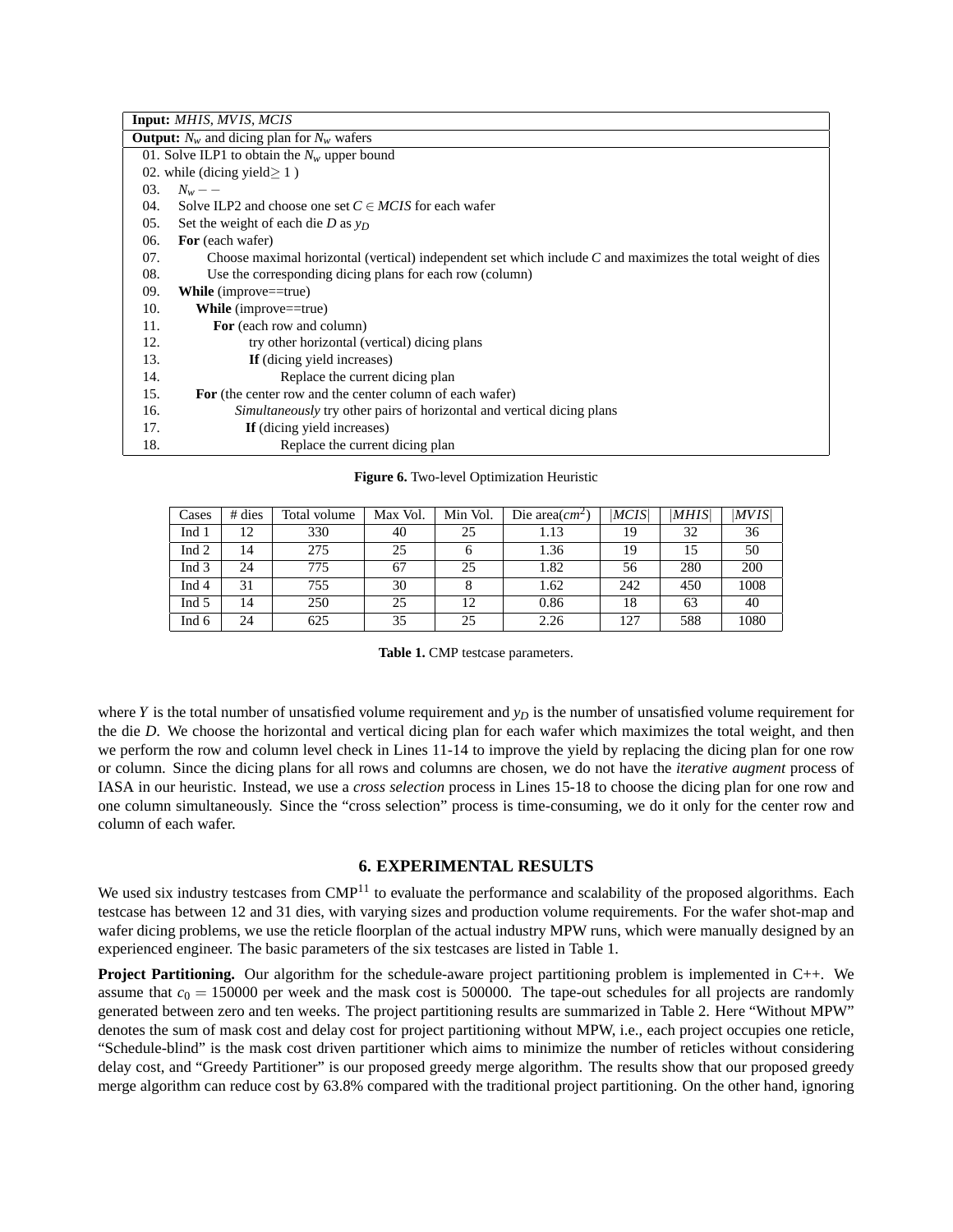| Cases            | Without MPW | Schedule-blind | <b>Greedy Partitioner</b> |
|------------------|-------------|----------------|---------------------------|
| Ind <sub>1</sub> | 6М          | 8.3M           | 2.95M                     |
| Ind $2$          | 7М          | 9.05M          | 3.25M                     |
| Ind $3$          | 12M         | 15.8M          | 3.9M                      |
| Ind 4            | 15.5M       | 20.75M         | 4.3M                      |
| Ind $5$          | 7M          | 9.05M          | 3.25M                     |
| Ind 6            | 12M         | 15.8M          | 3.9M                      |
| Total            | 59.5M       | 78.75M         | 21.55M                    |
| Reduction (%)    | 0           | $-32.35$       | 63.8                      |

**Table 2.** Project partitioning results for six testcases.

|                  |                | CMP            |                   |                  | IASA+SA |                   | HQ             |      |        |
|------------------|----------------|----------------|-------------------|------------------|---------|-------------------|----------------|------|--------|
| Cases            | # part         | $N_w$          | area              | $N_w$            | area    | CPU(s)            | $N_w$          | area | CPU(s) |
| Ind $1$          | 1              | 3              | 1.13              | $\overline{3}$   | 1.58    | 24.2              | 3              | 1.42 | 0.00   |
| Ind $2$          | $\mathbf{1}$   | 3              | 1.36              | 3                | 1.83    | 39.2              | $\mathbf{2}$   | 1.65 | 0.00   |
| Ind <sub>3</sub> | $\mathbf{1}$   | $\overline{4}$ | 1.82              | $\overline{7}$   | 1.96    | 1031              | $\overline{4}$ | 2.26 | 0.01   |
| Ind 4            | $\mathbf{1}$   | $\overline{4}$ | 1.62              | 5                | 2.72    | 2351              | $\overline{4}$ | 1.82 | 0.01   |
| Ind 5            | $\mathbf{1}$   | $\overline{c}$ | $\overline{0.86}$ | $\overline{2}$   | 1.77    | $\overline{51}.7$ | $\overline{2}$ | 1.19 | 0.00   |
| Ind 6            | $\mathbf{1}$   | 6              | 2.26              | 6                | 3.60    | 795               | $\overline{5}$ | 2.66 | 0.01   |
| Total            |                | 22             |                   | 26               |         |                   | 20             |      |        |
| Red.(%)          |                |                |                   | $-18.2$          |         |                   | 9.1            |      |        |
| Ind 1            | $\overline{2}$ | $\overline{2}$ | 1.13              | $2.\overline{5}$ | 1.58    | 24.2              | 1.5            | 1.42 | 0.00   |
| Ind <sub>2</sub> | $\overline{2}$ | $\mathbf{2}$   | 1.36              | $\overline{c}$   | 1.83    | 39.2              | 1.5            | 1.65 | 0.00   |
| Ind <sub>3</sub> | $\overline{2}$ | 3              | 1.82              | $\overline{4}$   | 1.96    | 1031              | 3              | 2.26 | 0.01   |
| Ind 4            | $\overline{2}$ | 3.5            | 1.62              | 3.5              | 2.72    | 2351              | 2.5            | 1.82 | 0.01   |
| Ind <sub>5</sub> | $\overline{2}$ | 1.5            | 0.86              | 1.5              | 1.77    | 51.7              | 1.5            | 1.19 | 0.00   |
| Ind 6            | $\overline{2}$ | 5              | 2.26              | 6                | 3.60    | 795               | 3              | 2.66 | 0.01   |
| Total            |                | 17             |                   | 19.5             |         |                   | 13             |      |        |
| Red.(%)          |                |                |                   | $-14.7$          |         |                   | 23.5           |      |        |
| Ind 1            | $\overline{4}$ | 1.5            | 1.13              | 1.75             | 1.58    | 24.2              | 1.25           | 1.42 | 0.00   |
| Ind $2$          | $\overline{4}$ | 1.5            | 1.36              | 1.75             | 1.83    | 39.2              | 1.5            | 1.65 | 0.00   |
| Ind <sub>3</sub> | $\overline{4}$ | 2.75           | 1.82              | 4                | 1.96    | 1031              | 2.75           | 2.26 | 0.01   |
| Ind <sub>4</sub> | $\overline{4}$ | 2.75           | 1.62              | 3.25             | 2.72    | 2351              | 2.25           | 1.82 | 0.01   |
| Ind 5            | $\overline{4}$ | $\mathbf{1}$   | 0.86              | 1.25             | 1.77    | 51.7              | $\mathbf{1}$   | 1.19 | 0.00   |
| Ind 6            | $\overline{4}$ | 4.5            | 2.26              | 4.5              | 3.60    | 795               | 3              | 2.66 | 0.01   |
| Total            |                | 14             |                   | 16.5             |         |                   | 11.75          |      |        |
| Red.(%)          |                |                |                   | $-17.8$          |         |                   | 16.1           |      |        |

**Table 3.** Reticle floorplan results for six industry testcases. CMP is the original industry floorplan used by the CMP multi-project wafer service, "IASA+SA" is the SDP-driven floorplanner used in [5] and HQ is our proposed hierarchical quadrisection floorplan algorithm.

the delay cost leads to an increase of the cost by 32.35%, which indicates that delay cost cannot be ignored in project partitioning.

**Reticle Floorplanning.** We implemented our hierarchical quadrisection floorplan algorithm in C++. The maximum reticle dimension is set to be 2cm. After the placement, we use a fixed wafer shot-map and TLO dicing method to generate the dicing plans for all the wafers. The reticle floorplan results are summarized in Table 3. Here "CMP" denotes the original industry floorplan used by CMP, "IASA+SA" is the SDP driven floorplanner used by Kahng et al.,<sup>5</sup> and "HQ" is our proposed hierarchical quadrisection floorplan algorithm. The results show that our proposed hierarchical quadrisection floorplan can reduce wafer cost by 9.1%, 23.5% and 16.1% for one part, two parts and four parts compared with the original industry floorplan. On the other hand, "IASA+SA" increases the wafer cost by 18.2%, 14.7% and 17.8%, which indicates that "IASA+SA" is not a good choice for MDP on round wafers.

**Wafer Shot-Map Definition.** Our algorithm for the wafer shot-map definition problem is implemented in C++. We choose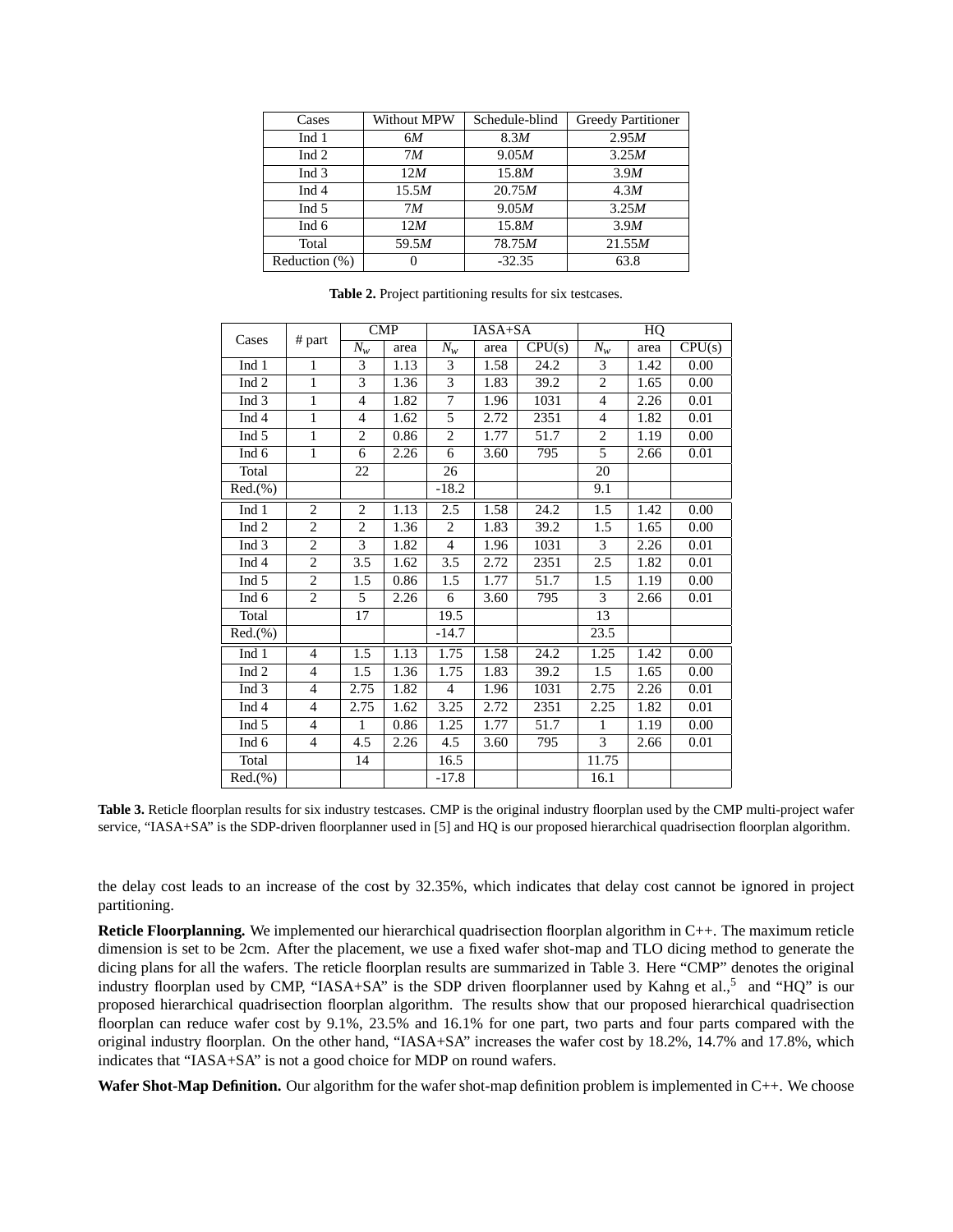|                  |                | $1 \times 1$     |                            |                | $10 \times 10$ | $100 \times 100$ |        |  |
|------------------|----------------|------------------|----------------------------|----------------|----------------|------------------|--------|--|
| Cases            | # part         | $N_w$            | $\overline{\text{CPU}(s)}$ | $N_w$          | CPU(s)         | $N_w$            | CPU(s) |  |
| Ind 1            | 1              | 3                | 0.14                       | 3              | 0.14           | $\overline{2}$   | 1534   |  |
| Ind <sub>2</sub> | $\overline{1}$ | $\overline{3}$   | 0.18                       | $\overline{2}$ | 8.3            | $\overline{2}$   | 1.15   |  |
| Ind <sub>3</sub> | $\mathbf{1}$   | $\overline{4}$   | 4.59                       | $\overline{4}$ | 4.6            | $\overline{4}$   | 4.6    |  |
| Ind 4            | $\mathbf{1}$   | $\overline{4}$   | 73.6                       | $\overline{4}$ | 73.7           | $\overline{4}$   | 73.7   |  |
| Ind <sub>5</sub> | $\overline{1}$ | $\overline{2}$   | 0.21                       | $\overline{2}$ | 0.3            | $\overline{c}$   | 0.3    |  |
| Ind 6            | $\mathbf{1}$   | 6                | 3.57                       | 5              | 200            | 5                | 343    |  |
| Total            |                | 22               |                            | 20             |                | 19               |        |  |
| Red.(%)          |                |                  |                            | 9.1            |                | 13.6             |        |  |
| Ind 1            | $\overline{c}$ | $\overline{c}$   | 0.05                       | $\overline{2}$ | 0.1            | $\overline{2}$   | 0.1    |  |
| Ind <sub>2</sub> | $\overline{c}$ | $\overline{c}$   | 0.06                       | $\overline{c}$ | 0.1            | $\overline{c}$   | 0.06   |  |
| Ind <sub>3</sub> | $\overline{2}$ | $\overline{3}$   | 3.98                       | $\overline{3}$ | 3.97           | $\overline{3}$   | 3.95   |  |
| Ind <sub>4</sub> | $\overline{2}$ | 3.5              | 0.76                       | $\overline{3}$ | 4908           | $\overline{3}$   | 2915   |  |
| Ind 5            | $\overline{2}$ | 1.5              | 0.21                       | 1.5            | 0.3            | $\mathbf{1}$     | 1382   |  |
| Ind 6            | $\overline{2}$ | 5                | 3.57                       | $\overline{4}$ | 223            | $\overline{4}$   | 1001   |  |
| Total            |                | 17               |                            | 15.5           |                | 15               |        |  |
| Red.(%)          |                |                  |                            | 8.8            |                | 11.8             |        |  |
| Ind 1            | $\overline{4}$ | $\overline{1.5}$ | 0.02                       | 1.5            | 0.1            | 1.25             | 641    |  |
| Ind <sub>2</sub> | $\overline{4}$ | 1.5              | 0.02                       | 1.25           | 0.5            | 1.25             | 4.62   |  |
| Ind <sub>3</sub> | $\overline{4}$ | 2.75             | 0.17                       | 2.75           | 0.16           | 2.5              | 55017  |  |
| Ind 4            | $\overline{4}$ | 2.75             | 0.72                       | 2.5            | 170            | 2.5              | 1456   |  |
| Ind 5            | $\overline{4}$ | $\mathbf{1}$     | 0.01                       | $\mathbf{1}$   | 0.01           | 0.75             | 1877   |  |
| Ind 6            | $\overline{4}$ | 4.5              | 0.82                       | $\overline{4}$ | 1250           | $\overline{4}$   | 5230   |  |
| Total            |                | 14               |                            | 13             |                | 12.25            |        |  |
| Red.(%)          |                |                  |                            | 7.1            |                | 12.5             |        |  |

**Table 4.** Cost efficiency of wafer shot-map definition step for six industry testcases.

the number of grid points as  $1 \times 1$ ,  $10 \times 10$  and  $100 \times 100$  and use TLO as the dicing heuristic. We choose  $\alpha = 1.15$  in our experiments. The wafer cost and runtime results are summarized in Table 4. The results show that the wafer cost can be reduced by 9.1% and 13.6% by using  $10 \times 10$  and  $100 \times 100$  grid, respectively, at the expense of increased runtime. Similar improvements are observed for two- and four-part dicing.

**Wafer Dicing.** We implement the wafer dicing algorithms in the C++ language. We set the wafer diameter to be six inches and use a fixed wafer shot-map for all testcases. The number of wafers used (*Nw*) and runtime of four methods are shown in Table 5, where IASA is the SDP method used by Kahng et al.,  $5$  E-IASA is the extended IASA in Section 3.1, ILP is the integer linear programming restricted MDP method specified in Section 3.2 and TLO is the proposed two-level MDP optimization method. Each method was run without any wafer partition, and with wafer partition into 2 or 4 parts prior to dicing. The results show that compared with the original IASA with one part, the wafer cost can be reduced by 34.2% by using four parts. E-IASA can reduce the wafer cost by 39.5% for one part at the expense of long runtime. ILP can reduce the cost by 5.3% for one part and can reduce the cost by 57.9% for four parts. Therefore, ILP is more efficient for multiple part dicing. TLO achieves the best solution quality in a short time, reducing wafer cost by 63.2% for four parts.

To investigate the impact of volume requirement on all dicing methods, we multiply the volume requirement of each die by a coefficient. The coefficient is chosen from 0.5 to 16 for the testcase "Ind 3". The results shown in Table 6 suggest that Extended IASA gives good results but needs prohibitively long runtime for large required volumes. The ILP solution can always find a solution very quickly. Its performance is not as good as TLO for small volume requirements, but is comparable to that of TLO for large volume requirements.

The final reticle floorplan and wafer dicing plans for the CMP testcase "Ind 2" are shown in Figures 7 and 8.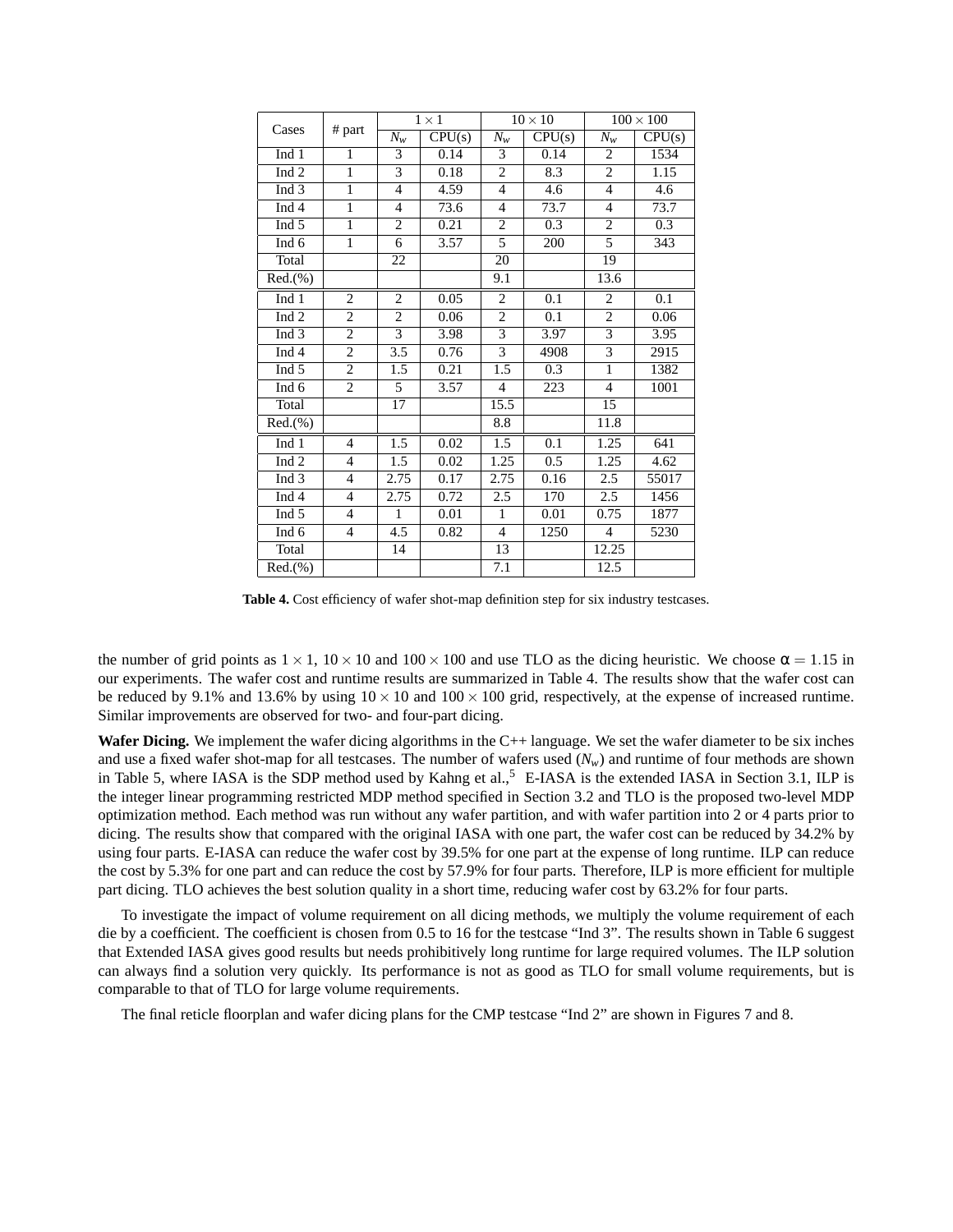|                  |                | IASA           |                            | E-IASA         |        | <b>ILP</b>     |                            | <b>TLO</b>     |                            |
|------------------|----------------|----------------|----------------------------|----------------|--------|----------------|----------------------------|----------------|----------------------------|
| Cases            | # part         | $N_w$          | $\overline{\text{CPU}(s)}$ | $N_w$          | CPU(s) | $N_w$          | $\overline{\text{CPU}(s)}$ | $N_w$          | $\overline{\text{CPU}(s)}$ |
| Ind 1            | 1              | $\overline{4}$ | 0.9                        | 3              | 21.4   | 6              | 0.0                        | 3              | 0.14                       |
| Ind <sub>2</sub> | $\mathbf{1}$   | 3              | 0.9                        | 3              | 20.9   | 5              | 0.01                       | $\overline{3}$ | 0.18                       |
| Ind <sub>3</sub> | 1              | 9              | 4.8                        | $\overline{5}$ | 617    | 5              | 0.03                       | $\overline{4}$ | 4.59                       |
| Ind <sub>4</sub> | 1              | 7              | 26.1                       | $\overline{4}$ | 1631   | 8              | 0.03                       | $\overline{4}$ | 73.6                       |
| Ind <sub>5</sub> | $\mathbf{1}$   | $\overline{c}$ | 1.9                        | $\overline{2}$ | 15.5   | $\overline{4}$ | 0.0                        | $\overline{2}$ | 0.21                       |
| Ind 6            | $\mathbf{1}$   | 13             | 13.2                       | 6              | 2634   | 8              | 0.00                       | 6              | 3.57                       |
| Total            |                | 38             |                            | 23             |        | 36             |                            | 22             |                            |
| Red.(%)          |                |                |                            | 39.5           |        | 5.3            |                            | 42.1           |                            |
| Ind 1            | $\overline{2}$ | 3              | 2.6                        | 2.5            | 37.0   | 3              | 0.0                        | $\overline{c}$ | 0.05                       |
| Ind <sub>2</sub> | $\overline{2}$ | $\overline{3}$ | 2.3                        | $\overline{c}$ | 18.8   | 2.5            | 0.0                        | $\overline{2}$ | 0.06                       |
| Ind <sub>3</sub> | $\overline{2}$ | $\overline{7}$ | 16.8                       | 4.5            | 1485   | 3.5            | 0.01                       | $\overline{3}$ | 3.98                       |
| Ind 4            | $\overline{2}$ | 5              | 76.9                       | 3.5            | 3041   | $\overline{4}$ | 0.02                       | 3.5            | 0.76                       |
| Ind <sub>5</sub> | $\overline{2}$ | $\overline{2}$ | 5.7                        | 1.5            | 17.7   | $\overline{2}$ | 0.0                        | 1.5            | 0.21                       |
| Ind 6            | $\overline{2}$ | 9              | 37.4                       | 5              | 4457   | 5              | 0.02                       | 5              | 0.04                       |
| Total            |                | 29             |                            | 18.5           |        | 20             |                            | 17             |                            |
| Red.(%)          |                | 23.7           |                            | 51.3           |        | 47.4           |                            | 55.3           |                            |
| Ind 1            | $\overline{4}$ | $\overline{c}$ | 6.5                        | 1.75           | 31.4   | 1.75           | 0.01                       | 1.5            | 0.02                       |
| Ind <sub>2</sub> | $\overline{4}$ | $\overline{c}$ | 6.3                        | 1.75           | 29.9   | 2.25           | 0.0                        | 1.5            | 0.02                       |
| Ind <sub>3</sub> | $\overline{4}$ | $\overline{7}$ | 44.8                       | 3.75           | 2246   | $\overline{3}$ | 0.01                       | 2.75           | 0.17                       |
| Ind $4$          | $\overline{4}$ | $\overline{4}$ | $\overline{225}$           | 3              | 6176   | 3.25           | 0.03                       | 2.75           | 0.72                       |
| Ind 5            | 4              | 1              | 13.6                       | $\mathbf{1}$   | 17.9   | 1              | 0.0                        | 1              | 0.01                       |
| Ind 6            | $\overline{4}$ | 9              | 91.6                       | 4.75           | 10606  | 4.75           | 0.02                       | 4.5            | 0.82                       |
| Total            |                | 25             |                            | 16             |        | 16             |                            | 14             |                            |
| Red.(%)          |                | 34.2           |                            | 57.9           |        | 57.9           |                            | 63.2           |                            |

**Table 5.** Wafer dicing results for six testcases. IASA is the algorithm proposed in [5]; E-IASA is our extended IASA heuristic; ILP is the proposed integer linear programming approach; and TLO refers to our two level optimization algorithm.



**Figure 7.** The reticle floorplan for testcase "Ind 2".

# **7. CONCLUSIONS AND FUTURE WORK**

In this paper we have proposed improved algorithms for schedule-aware project partitioning, multi-project reticle floorplanning, wafer shot-map definition, and wafer dicing. Experiments on industry testcases show that our methods significantly outperform previous methods in the literature as well as floorplans manually designed by experienced engineers. Our methods can also be extended to handle additional constraints such as die-alignment constraints imposed by the use of die-to-die mask inspection,<sup>8</sup> by merging two copies of a die in a single "super-die". In ongoing work we investigate the use of multiple die copies in the reticle, as well as multi-layer reticles, for further reductions in the manufacturing cost of prescribed die production volumes.